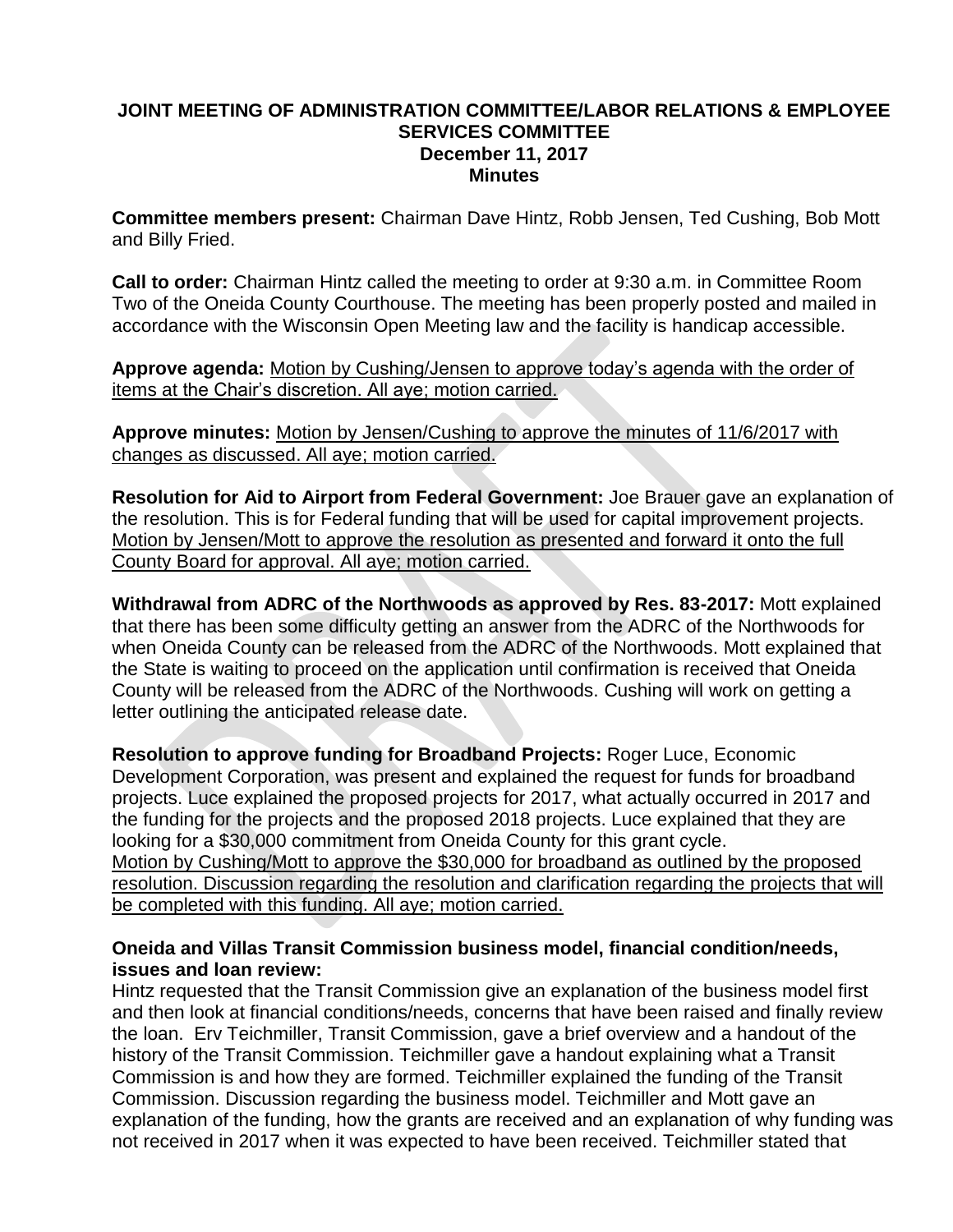without the \$50,000 advance given by Oneida and Vilas County the Transit Commission would need to close in January 2018. Teichmiller explained that the \$100,000 advance (\$50,000 from Oneida and \$50,000 from Vilas) is the Transit Commissions general fund that they are able to draw on while they wait for the Federal and State funding. Teichmiller stated that the cash flow issues are common among Transit Commissions. Teichmiller stated that they need to figure out how to generate some revenue to get them through the beginning of the year until the Federal funding is received. Teichmiller stated that he believes they would need an additional \$150,000 (\$75,000 from Oneida County and \$75,000 from Vilas County) in order to stay afloat. Discussion regarding the impact the Transit Commission has had on private businesses. Public Comment: Matthew Daily, DISCAB, gave a statement to the Committee regarding the Transit Commission and the impact it has had on his business. Daily also expressed concerns over who is benefiting from the Transit Commission.

Carrie and Rich Linzmeier, Stargazer Limousine, Stargazer Ride Service, Northwoods mobility. Carrie Linzmeier gave a brief overview of the services that they provide in the community. Linzmeier gave a history of their services and their attempt to be involved in the Transit Commission. Linzmeier explained the impact the Transit Commission has had on their business.

Hintz asked for feedback from the Committee regarding the Transit Commission. Teichmiller stated that the Transit Commission has scheduled meetings in early 2018 to discuss the interfacing of private and public entities. Concerns expressed by Fried, Jensen and Hintz regarding the business model, funding and future plans of the Transit Commission. Hintz stated that there will be no action taken on the loan today and the matter will be reviewed at a future meeting. Smith questioned where they are sitting financially for 2017. Teichmiller stated that it appears they will have a deficit in 2017, however, they will not be coming to the County to fund the deficit.

12:02 – Recess 12:02 – Ted Cushing excused 12:14 – Reconvene

**Update to County Code section 1.30 – Public Records:** This item will be moved to the next meeting.

**Resolution to cancel additional stale date checks:** Ostermann explained that there were some checks that were missed during the resolution in November. Motion Jensen/Fried to approve the resolution to cancel additional Stale Date checks and

forward to the full County Board for their consideration as a consent agenda item. All aye; motion carried.

### **Vouchers, reports, purchase orders, line item transfers and updates**:

**Treasurer** 

- Motion by Mott/Fried to approve the vouchers for \$117.59 for the Treasurer's office. All aye; motion carried.
- Statement(s) of cash October and November: Ostermann presented and explained the October and November statement of cash reports.

ITS

• IT Planning update – Flint gave a planning update.